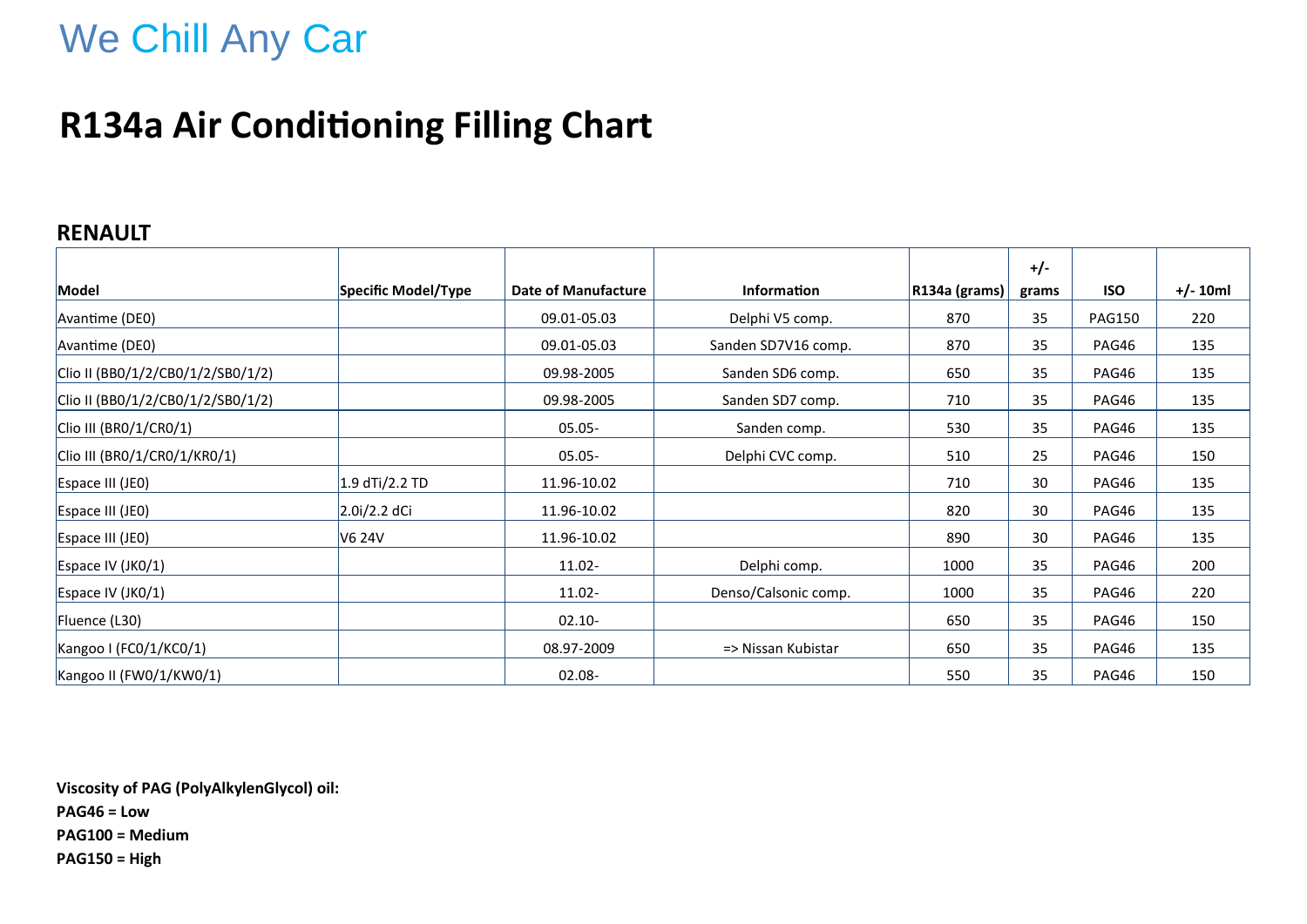## **R134a Air Conditioning Filling Chart**

### **RENAULT**

|                                   |                       |                     |                              |               | $+/-$ |               |            |
|-----------------------------------|-----------------------|---------------------|------------------------------|---------------|-------|---------------|------------|
| Model                             | Specific Model/Type   | Date of Manufacture | <b>Information</b>           | R134a (grams) | grams | <b>ISO</b>    | $+/- 10ml$ |
| Koleos (HY)                       |                       | 09.08-              |                              | 550           | 35    | PAG46         | 120        |
| Laguna I (B56/556/K56)            |                       | 11.93-03.01         |                              | 700           | 35    | PAG46         | 135        |
| Laguna II (BG0/1/KG0/1)           |                       | 03.01-2007          | Delphi V5 comp.              | 650           | 25    | <b>PAG150</b> | 250        |
| Laguna II (BG0/1/KG0/1)           | 2.0i                  | 03.01-2007          | Delphi V5 comp.              | 700           | 25    | <b>PAG150</b> | 250        |
| Laguna II (BG0/1/KG0/1)           | $3.0i$ V <sub>6</sub> | 03.01-2007          | Sanden SD7V16 comp.          | 650           | 25    | PAG46         | 135        |
| Laguna III (BTO/1/KTO/1))         |                       | $10.07 -$           |                              | 650           | 35    | PAG46         | 150        |
| Master II&III (ED/FD/HD/JD/ND/UD) |                       | 03.98-2010          | Sanden comp.                 | 850           | 35    | PAG46         | 135        |
| Master II&III (JD/ND)             |                       | 03.98-2010          | Sanden comp. + Rear evap.    | 1400          | 35    | PAG46         | 175        |
| Master II&III (ED/FD/HD/JD/ND/UD) |                       | 03.98-2010          | Delphi V5 comp.              | 850           | 35    | <b>PAG150</b> | 220        |
| Master II&III (JD/ND)             |                       | 03.98-2010          | Delphi V5 comp. + Rear evap. | 1400          | 35    | <b>PAG150</b> | 260        |
| Master IV (EV/FV/JV/UV)           |                       | $02.10 -$           |                              | 600           | 20    | PAG46         | 220        |
| Master IV (FV/JV)                 |                       | $02.10 -$           | + Rear evaporator            | 1000          | 20    | PAG46         | 260        |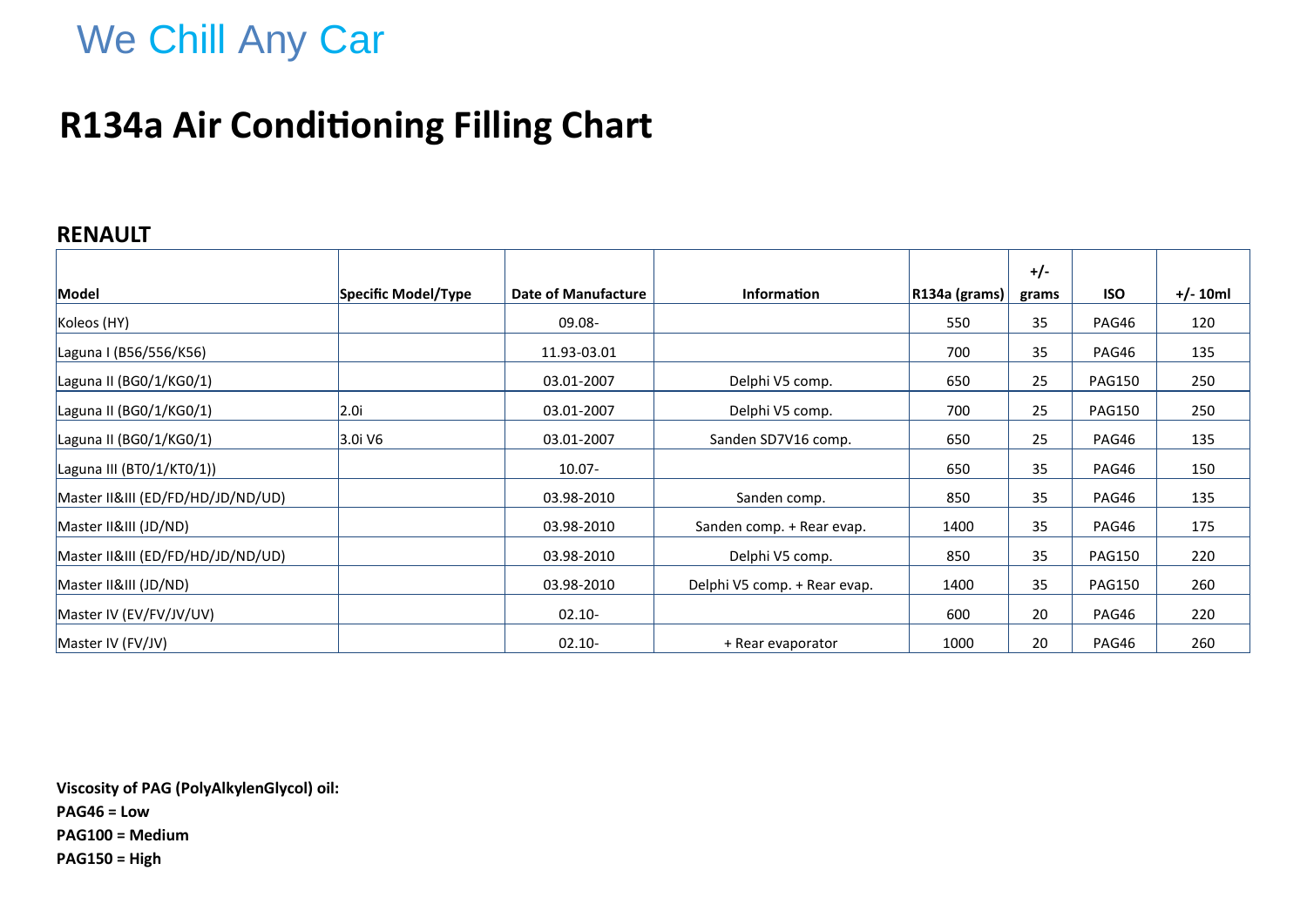## **R134a Air Conditioning Filling Chart**

### **RENAULT**

|                                      |                     |                            |                     |               | $+/-$ |               |            |
|--------------------------------------|---------------------|----------------------------|---------------------|---------------|-------|---------------|------------|
| Model                                | Specific Model/Type | <b>Date of Manufacture</b> | Information         | R134a (grams) | grams | <b>ISO</b>    | $+/- 10ml$ |
| Megane I (BA0/1/DA0/1/EA0/1/KA0/1/   |                     |                            |                     |               |       |               |            |
| LAO/1)                               |                     | 08.95-08.03                | Sanden comp.        | 750           | 35    | PAG46         | 135        |
| Megane I (BA0/1/DA0/1/EA0/1/KA0/1/   |                     |                            |                     |               |       |               |            |
| LAO/1)                               |                     | 08.95-08.03                | Delphi V5 comp.     | 750           | 35    | <b>PAG150</b> | 220        |
| Megane I (BA0/1/DA0/1/EA0/1/KA0/1/   |                     |                            |                     |               |       |               |            |
| LAO/1)                               |                     | 08.95-08.03                | Delphi CVC comp.    | 700           | 35    | <b>PAG150</b> | 150        |
| Megane II (BM0/1/CM0/1/EM0/1/KM0/1/  |                     |                            |                     |               |       |               |            |
| LMO/1)                               |                     | 11.02-2009                 | Delphi CVC comp.    | 550           | 35    | <b>PAG150</b> | 150        |
| Megane II (BM0/1/CM0/1/EM0/1/KM0/1/  |                     |                            |                     |               |       |               |            |
| LMO/1)                               | $2.0 dC$ i          | 11.02-2009                 | Delphi CVC comp.    | 650           | 35    | <b>PAG150</b> | 150        |
| Megane III (BZ0/DZ0/1/KZ0/1)         |                     | 11.08-                     |                     | 480           | 35    | PAG46         | 110        |
| Modus (F/JP0)                        |                     | 12.04-                     | Sanden SD7V16 comp. | 530           | 35    | PAG46         | 135        |
| Scenic I (JA0/1)                     |                     | 09.99-08.03                | Sanden comp.        | 680 (RHD 780) | 35    | PAG46         | 135        |
| Scenic I (JA0/1)                     |                     | 09.99-08.03                | Delphi comp.        | 750 (RHD 850) | 30    | <b>PAG150</b> | 220        |
| Scenic II/Grande Scenic II (JM0/1)   |                     | 04.04-2009                 | Delphi V5 comp.     | 550           | 35    | <b>PAG150</b> | 265        |
| Scenic II/Grande Scenic II (JM0/1)   |                     | 04.04-2009                 | Delphi CVC comp.    | 550           | 35    | PAG46         | 150        |
| Scenic III/Grande Scenic III (JZ0/1) |                     | $02.09 -$                  | Denso comp.         | 480           | 35    | PAG46         | 110-150    |